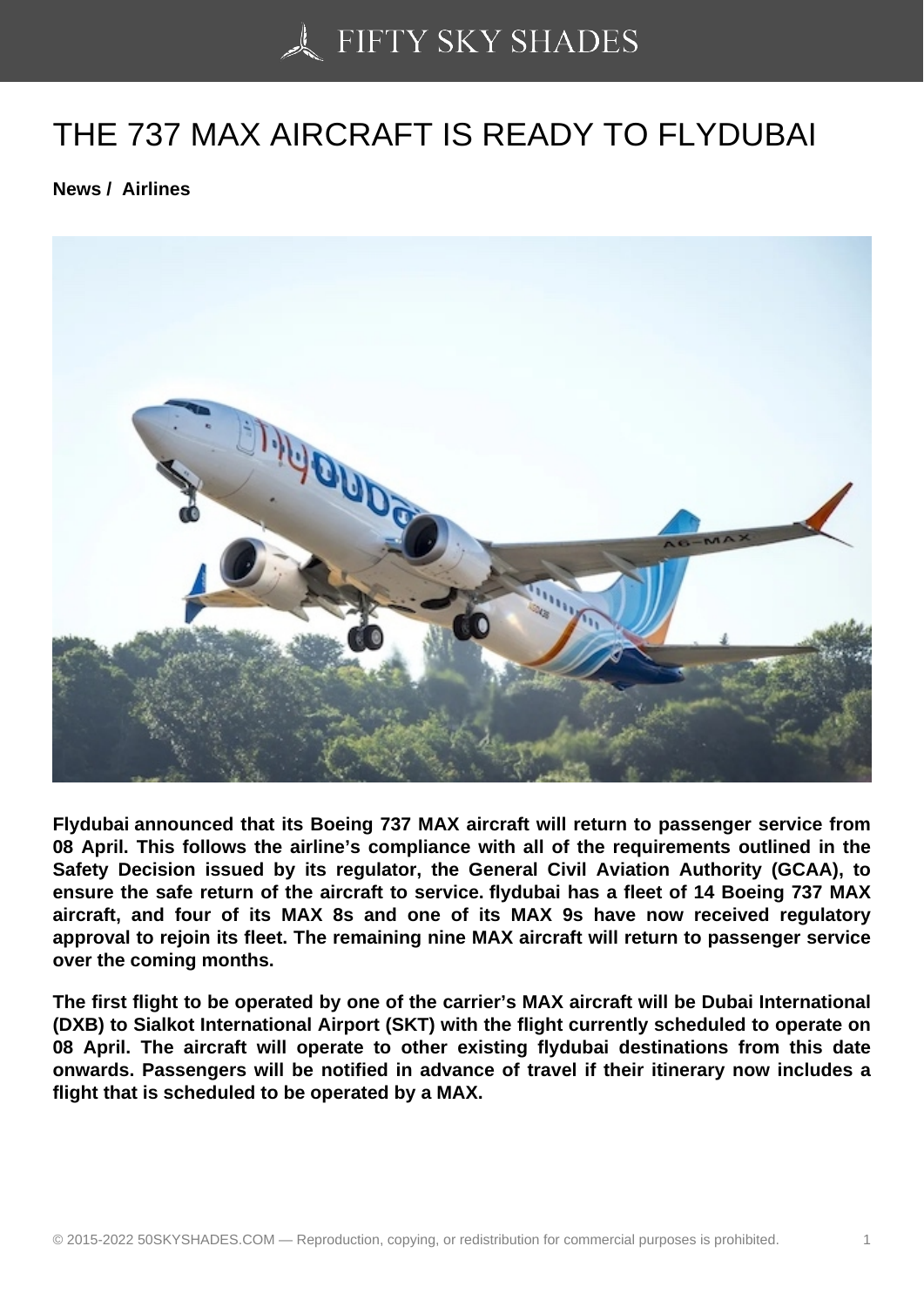

**Commenting on the return of the MAX aircraft to passenger service, Ghaith Al Ghaith, Chief Executive Officer at flydubai, said: "the MAX is integral to flydubai's fleet and we are confident in the aircraft and its capabilities. I would like to commend the GCAA for their tireless pursuit of air safety and the diligent work undertaken by the flydubai team to ensure the safe return of the MAX aircraft to passenger service."**

The return to service of the airline's fleet of Boeing 737 MAX aircraft follows an exhaustive 20 month review which has involved the manufacturer, regulators, engineers, scientists, researchers, mechanics and pilots whose sole objective has been to safely return the aircraft to service. flydubai has met and exceeded the stringent requirements set out by the Federal Aviation Administration (FAA), the European Union Aviation Safety Agency (EASA) and the UAE's General Civil Aviation Authority (GCAA), which included installing software enhancements, completing a wire separation modification, conducting pilot training and performing thorough aircraft reactivation activities.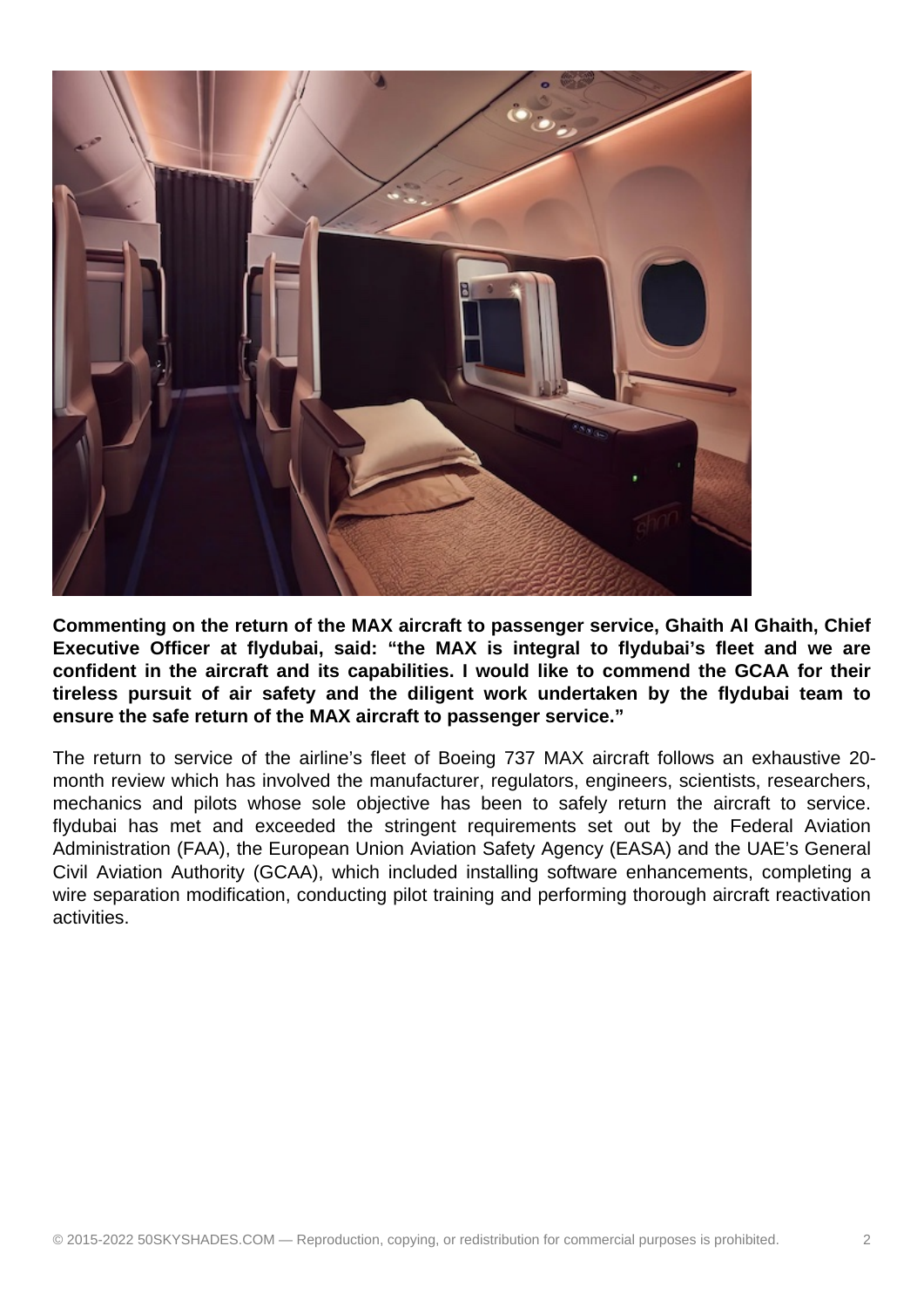Commenting on the start of flights, Hamad Obaidalla, Chief Commercial Officer (CCO) at flydubai, said: "we are pleased to see the MAX aircraft rejoin our fleet. While the aircraft's first flight will be from Dubai to Sialkot, they will operate to a number of flydubai's destinations over the coming weeks. We look forward to reintroducing our MAX product which includes a spacious lie flat bed in Business Class and an ergonomically designed seat in Economy Class and improved in-flight entertainment with full HD touchscreens."

The GCAA has granted the approval for each MAX aircraft to return to service following the fulfillment of the following requirements:

- Software enhancements and additional protections to the Maneuvering Characteristics Augmentation System (MCAS);
- Other software updates not related to the flight control system;
- A wire separation modification;
- A thorough inspection to ensure the aircraft are free of debris;
- Pilot training has been enhanced and includes both classroom and full motion simulator training;
- Conduct operational readiness flights.

For more information about how flydubai is returning its MAX aircraft to service, please go to news.flydubai.com and flydubaiMAX.info.